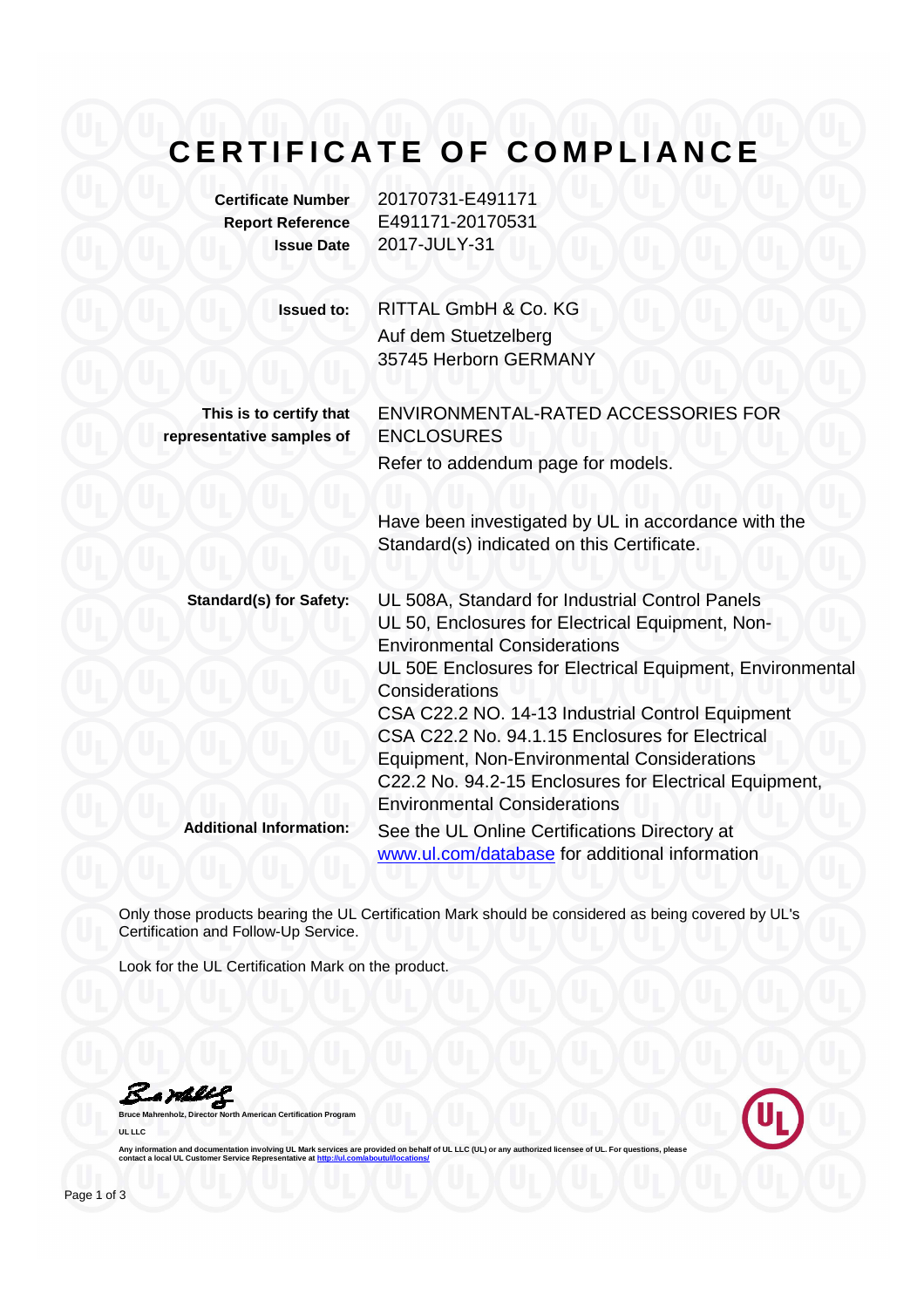## **CERTIFICATE OF COMPLIANCE**

**Certificate Number** 20170731-E491171 **Report Reference** E491171-20170531 **Issue Date** 2017-JULY-31

This is to certify that representative samples of the product as specified on this certificate were tested according to the current UL requirements.

USL, CNL - Filter fan kits, models SK3237.100, -108, -110, -118, -124, -600, -610, SK3238.100, -108, - 110, -118 -124, -500, -600, -610, SK3239.100, -108, -110, -118, -124, -500, -600, -610, SK3240.100, - 108, -110, -118, -124, -500, -600, -610, SK3241.100, -108 -110, -118, -124, -500, -600, -610, SK3243.100, -101, -108, -110, -118, -500, -600, -610, SK3244.100, -108 -110, -118, -140, -500, -600, - 610, SK3245.500, -508, -510, -518, -600; filter kits, models SK3237.060, -200, -208, SK3238.060, -200, -208, SK3239.060, -200, -208, SK3240.060, -200, -208, SK3243.060, -200, -208; filter fan hoods, models SK3237.080, -085, SK3238.080, -085, SK3239.080, -085, SK3240.080, -085, SK3243.080, -085.

Ratings:

Environmental: Type 3, 3R, 4X and 12.

Fan motors bear the following ratings.

| *Model<br>Series                 | Voltage    | AC/DC           | Frequency      | Wattage       |  |
|----------------------------------|------------|-----------------|----------------|---------------|--|
|                                  | "V"        |                 | "Hz"           | "W (50/60Hz)" |  |
| SK-                              |            |                 |                |               |  |
| 3237.124                         | 24         | DC              |                | 3             |  |
| 3237.100<br>3237.600             | 230        | АC              | 50/60          | 11/9          |  |
| 3237.110<br>3237.610             | 115        | AC              | 50/60          | 11/9          |  |
| 3238.124                         | 24         | DC              | z              | 4.1           |  |
| 3238.100<br>3238.600             | 230        | АC              | 50/60          | 19/18         |  |
| 3238.110<br>3238.500<br>3238.610 | 115<br>230 | <b>AC</b><br>АC | 50/60<br>50/60 | 20/18<br>5.8  |  |
| 3239.124                         | 24         | <b>DC</b>       |                | 4.1           |  |
| 3239.100<br>3239.500<br>3239.600 | 230<br>230 | АC<br>АC        | 50/60<br>50/60 | 19/18<br>5.8  |  |
| 3239.110<br>3239.610             | 115        | AC              | 50/60          | 20/18         |  |
| 3240.124                         | 24         | DC              |                | 10            |  |
| 3240.100<br>3240.600             | 230        | АC              | 50/60          | 35/34         |  |

a Hally

**Bruce Mahrenholz, Director North American Certification Program**



Any information and documentation involving UL Mark services are provided on behalf of UL LLC (UL) or an **contact a local UL Customer Service Representative at http://ul.com/aboutul/locations/**